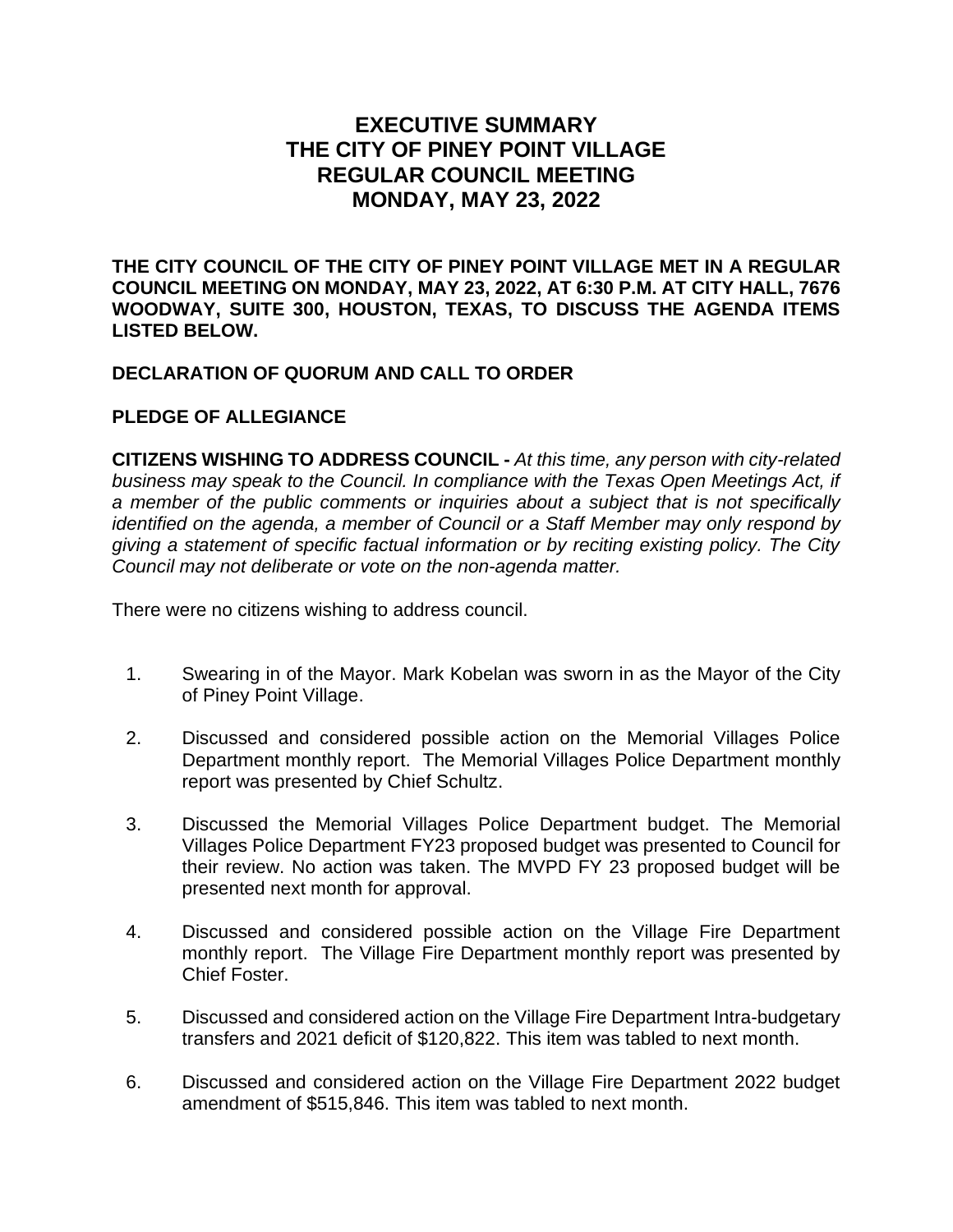- 7. Discussed and considered the Village Fire Department 2023 budget in the amount of \$8,689,847.78 funded by annual assessments. This item was tabled to next month.
- 8. Discussed and designated an Alternate Commissioner for the Village Fire Department. Mayor Kobelan recommended Council Member Dutt as the Alternate Commissioner for the Village Fire Department. Council Member Dodds made a motion to designate Council Member Dutt as the Alternate Commissioner for the Village Fire Department. Council Member Bender seconded the motion and it passed unanimously. Council Member Dutt accepted the designation as Alternate Commissioner for the Village Fire Department.
- 9. Discussed and considered action on the proposed Greenbay design. Mayor Kobelan explained the proposed project. Residents were present to make comments and express their concerns. The current bid is for \$28,200. Council Member Bender would like to review additional bids. No action taken.
- 10. Presentation of the 2021 Audit of the financial statements. Louis Breedlove of Brooks & Watson & Co. presented the audit to City Council for acceptance. Council Member Bender made a motion to accept the 2021 Audit of the financial statements. Council Member Herminghaus seconded the motion and it passed unanimously.
- 11. Discussion concerning the amount of penalty for the signaling of a false burglar alarm. The City Attorney will update the ordinance for review at the next Council meeting.
- 12. Discussed and considered action on approving a contract with Houston Community Newspapers (HCN) for publication of Ordinances, notices, or other matters required by law. Council Member Bender made a motion to approve the contract with HCN for publication of Ordinances, notices or other matters required by law subject to clarification of terms. Council Member Herminghaus seconded the motion and it passed unanimously.
- 13. Discussed and considered possible action on Wilding Lane Right-of-Way Improvements. HDR is working with the original contractor to finalize the punch list item on the Wilding Lane improvements.
- 14. Discussed and considered action on a request to publicly advertise and bid the Tokeneke Trail and Country Squires Improvements Project. Council Member Dodds made a motion to approve the request to publicly advertise and bid the Tokeneke Trail and Country Squires Improvements Project. Council Member Bender seconded the motion and it passed unanimously.
- 15. Discussed and considered action on quotes to replace the decomposed granite paths at Wilding Lane, Dunsinane Street, and Quail Hollow Lane. Council Member Bender made a motion to accept the quote from OnPar to replace the decomposed granite paths at Wilding Lane, Dunsinane Street, and Quail Hollow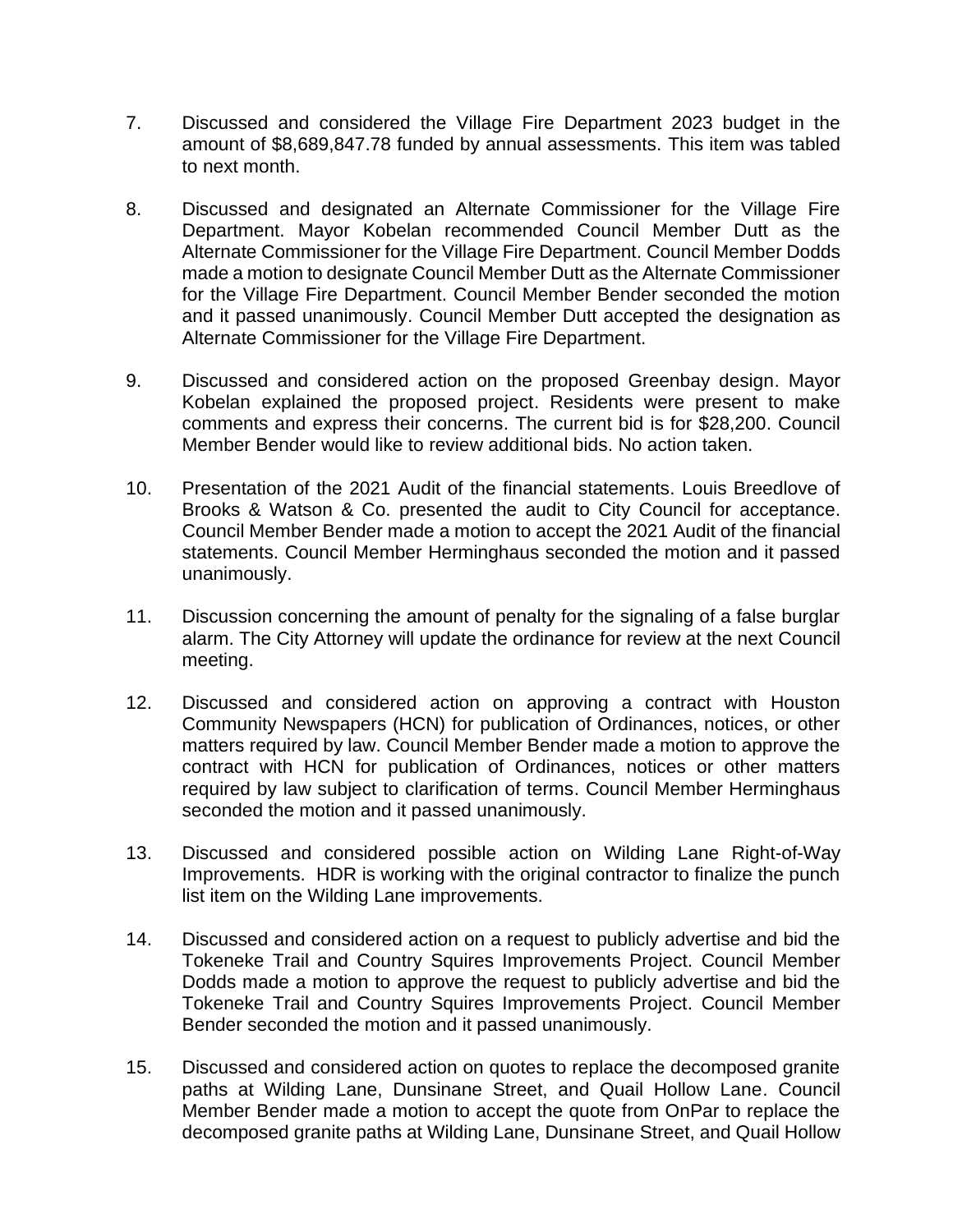Lane. Council Member Herminghaus seconded the motion and it passed unanimously.

- 16. Discussed and considered action on the approval of CenterPoint Energy Gas Line Improvement Plans at 4 Woods Edge Lane. Council Member Thompson made a motion to approve the CenterPoint Gas Line Improvement Plans at 4 Woods Edge Lane. Council Member Dodds seconded the motion and it passed unanimously.
- 17. The Mayor had nothing to report for the Mayor's Monthly Report.
- 18. Discussed and considered possible action on the City Administrator's Monthly Report, including but not limited to:
	- Financial Report
	- Budget Planning Calendar
	- Purchase Power Agreement is for the purpose of lowering the cost of electricity – Council Member Bender made a motion to authorize the Mayor and City Administrator to execute a contract up to 24 months with the best terms possible. Council Member Herminghaus seconded the motion and it passed unanimously.
	- Traffic Signals Reconstruction Partnership Council Member Thompson made a motion to authorize the City Administrator to move forward with the Traffic Signal Reconstruction Partnership with Harris County. Council Member Dutt seconded the motion and it passed unanimously.
	- Temporary Staffing
- 19. Discussed and considered possible action on the Engineer's Report. The Engineer's Report included updates to the Wilding Lane Project, 96-inch CMP Replacement Project, Tokeneke and Country Squires Project, and other various maintenance projects, and future projects.
- 20. Discussed and considered approval of the Minutes of the April 25, 2022, Regular Council Meeting, and the Minutes of the May 2, 2022 Special Council Meeting. Council Member Herminghaus made a motion to approve the Minutes of the April 25, 2022, Regular Council Meeting, and the Minutes of the May 2, 2022 Special Council Meeting. Council Member Bender seconded the motion and it passed unanimously.
- 21. Discussed considered possible action on any future agenda items, meeting dates, etc.
	- Bids for the Greenbay design
	- Impervious Coverage
	- Yard sign ordinance
- 22. EXECUTIVE SESSION: The City Council will adjourn into closed executive session pursuant to Section 551.071 of the Texas Government Code (Consultation with Attorney). Council adjourned into a closed session at 9:19 p.m. Council reconvened into an open session at 9:28 p.m.